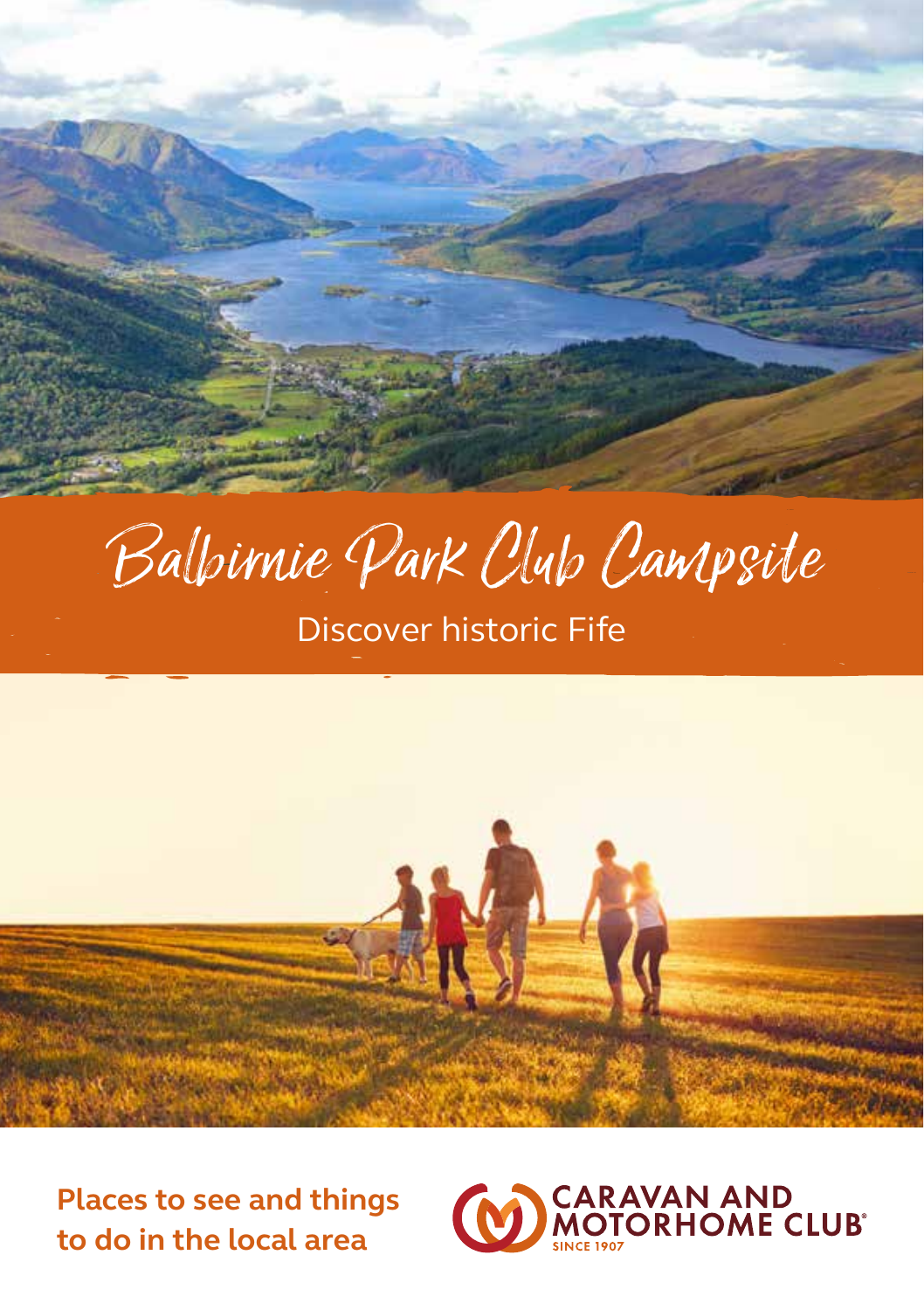

# Make the most of your time

## **Visit**

**1**

**5**

### **Scotland's Secret Bunker**

Secret for over 40 years – hidden beneath a farmhouse.

#### **The British Golf Museum 2**

Discover the history of golf with interactive exhibits.

#### **Caithness Glass Factory 3**

Marvel at glassmakers transforming sand into exquisite glassware.

### **Falkland Palace and Garden 4**

Residence of the Stuart Kings and Queens, favourite hunting palace of Mary Queen of Scots.

**Scottish Deer Centre**

Learn about the species of deer living here and let the kids loose in the tree top walkways, sandpit, zip slide and indoor adventure play area.

Don't forget to check your Great Saving Guide for all the latest offers on attractions throughout the UK.



**camc.com/greatsavingsguide**

### **Cluny Activities 6**

A range of activities like foot golf, segways, zip wires and an outdoor adventure playground.

#### **Eden Mill Distillery 7**

Head to the Eden Mill Distillery in Guardbridge, for a site tour and a gin, whisky or beer tasting session.

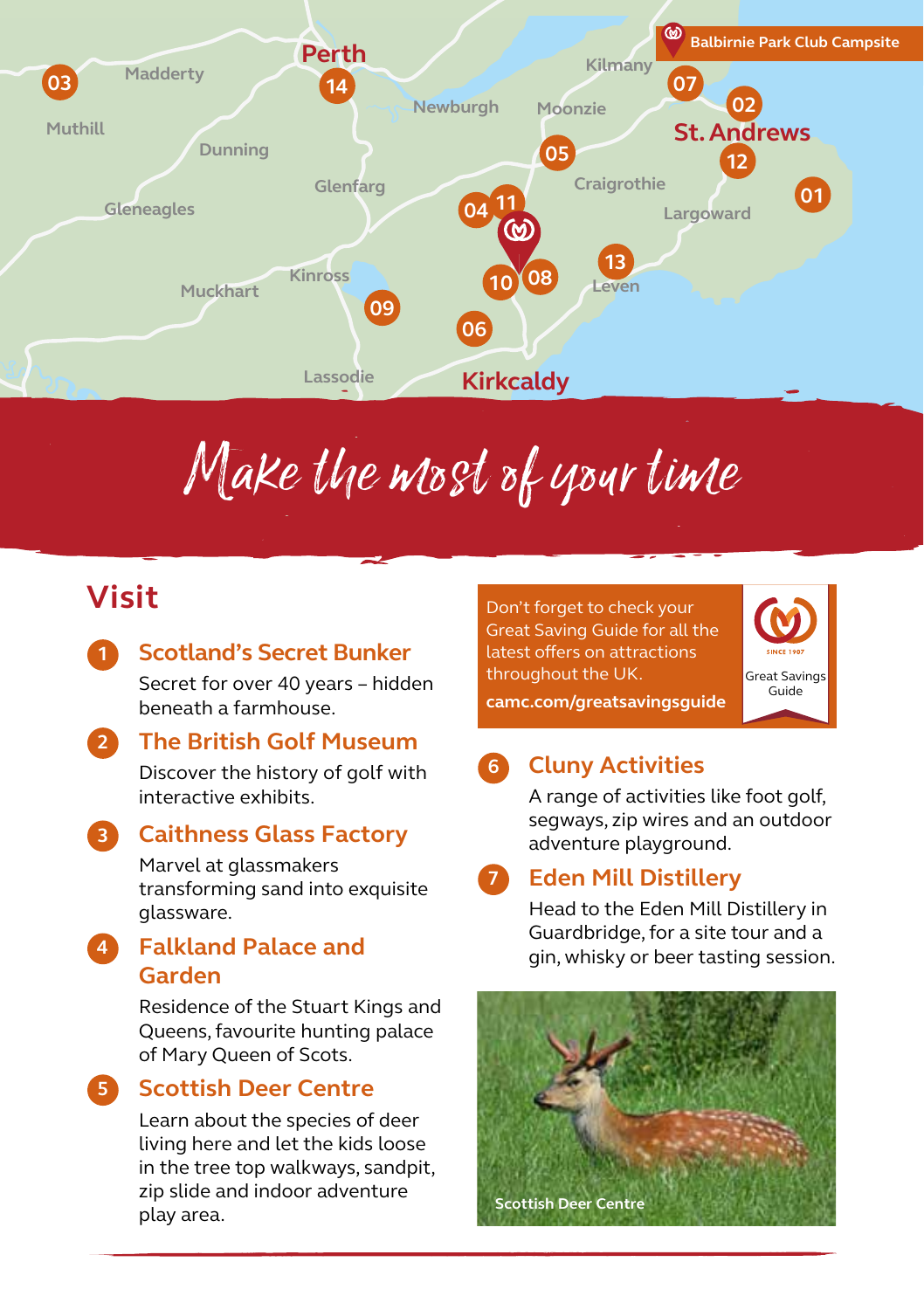## **Walk**

**9**

## **Local routes 8 10**

The site is surrounded by farmland and lochs, including Loch Leven, so it's easy to find routes to explore. The East and West Lomond hills are a great starting point with trails for all abilities. There is also plenty of walking along the Fife coastline.

## **RSPB Vane Farm**

Visit RSPB Vane Farm at Loch Leven to explore the wetlands dotted with bird hides.

## **Cycle**

## **Local routes**

The open, hilly terrain combined with pockets of woodland is a mountain biker's dream. Try the Glenrothes Circular, starting at Balbirnie Street car park.

## **National Cycle Network 11**

Route 1 (Dover to Shetland) is the nearest route.



## **Explore**

### **St Andrews 12**

Seaside university town, famous for it's castle and as the home of golf.

## **Loch Leven 13**

Discover Lochleven Castle, where Mary Queen of Scots was imprisoned and explore the nature reserve on its shores.



### **14** Perth

Scotland's ancient capital, now a cosmopolitan gem. **St Andrews Cathedral**